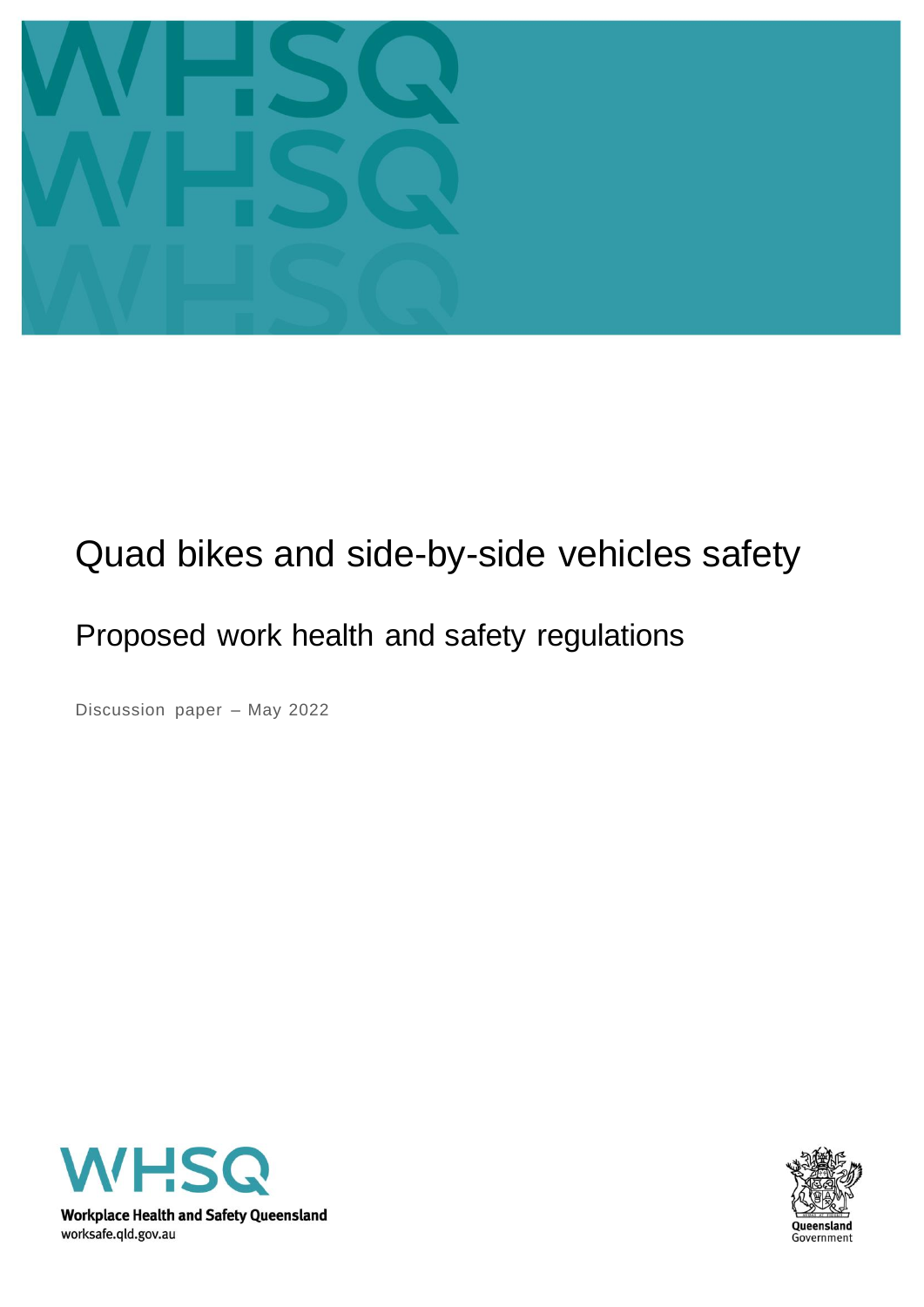# **Purpose and scope**

The Office of Industrial Relations (OIR) is investigating the introduction of work health and safety (WHS) regulations to improve the safety of workers and others when operating quad bikes and side-by-side vehicles (SSV) at a workplace.

#### **The private use of quad bikes and SSVs outside of a workplace is not captured within the scope of this proposal.**

This paper seeks feedback on the proposed scope of the regulations and the practical impacts for individuals, businesses, and the broader community. Feedback will inform the development of proposed regulations for quad bike and SSV safety under the Work Health and Safety Regulation 2011 (WHS Regulation).

OIR invites comments to be provided by email to [whspolicy@oir.qld.gov.au](mailto:whspolicy@oir.qld.gov.au) by **Friday 17 June 2022.**

# **Background**

Quad bikes and SSVs are popular vehicles due to their adaptability, ease of operation and low running costs and are often used by farmers, producers, local and state governments, search and rescue teams, and adventure tourism. However, their use is associated with a high number of injuries and fatalities and rider behaviour continues to be a concern.

Research indicates many operators have a strong perception of their riding ability, underestimate the inherent risks of operating quad bikes and SSVs, and do not believe that they are susceptible to incidents. The high rate of quad bike and SSV-related injuries and fatalities for children also highlights child safety as a key issue requiring attention.

Between 2017 and 2021, there have been 64 quad bike fatalities nationally, with at least 22 of them confirmed to be work-related. Queensland had the highest number of fatalities per jurisdiction over the same period—20 total, with at least seven confirmed to be work-related. To provide some comparative context for how high these figures for quad bikes are, there were around 41 fatalities nationally from being trapped by all moving machinery over the five years between 2016–20.

Injuries from quad bike incidents tend to be serious with research showing that around one in five quad bike incidents results in a head injury, and many of the injured are not wearing a helmet or being provided with adequate training.

## **Coronial inquest**

A Coronial inquest in 2015 examined nine deaths caused by quad bike accidents in Queensland between 2012 and 2014 and focused on quad bike and SSV safety (the Coronial inquest). Of particular concern at the time was the continuous unsafe behaviour around child and passenger safety, the lack of evidence of formal training often associated with accidents, and the lax attitude of vehicle operators about helmets.

The Coronial inquest made fifteen recommendations to improve quad bike and SSV safety (see **Attachment 1**), including the following recommendations regarding legislative mandates and prohibitions:

- mandating helmet use by all quad bike and SSV operators once an Australian Standard for quad bike specific helmets is developed and implemented
- prohibiting the carriage of passengers on quad bikes other than those specifically designed to carry a passenger
- prohibiting children:
	- under the age of 16 from operating adult-sized quad bikes and SSVs
	- between the ages of 6 and 16 from operating a youth-sized quad bike or SSV that is not specified as appropriate in manufacturer instructions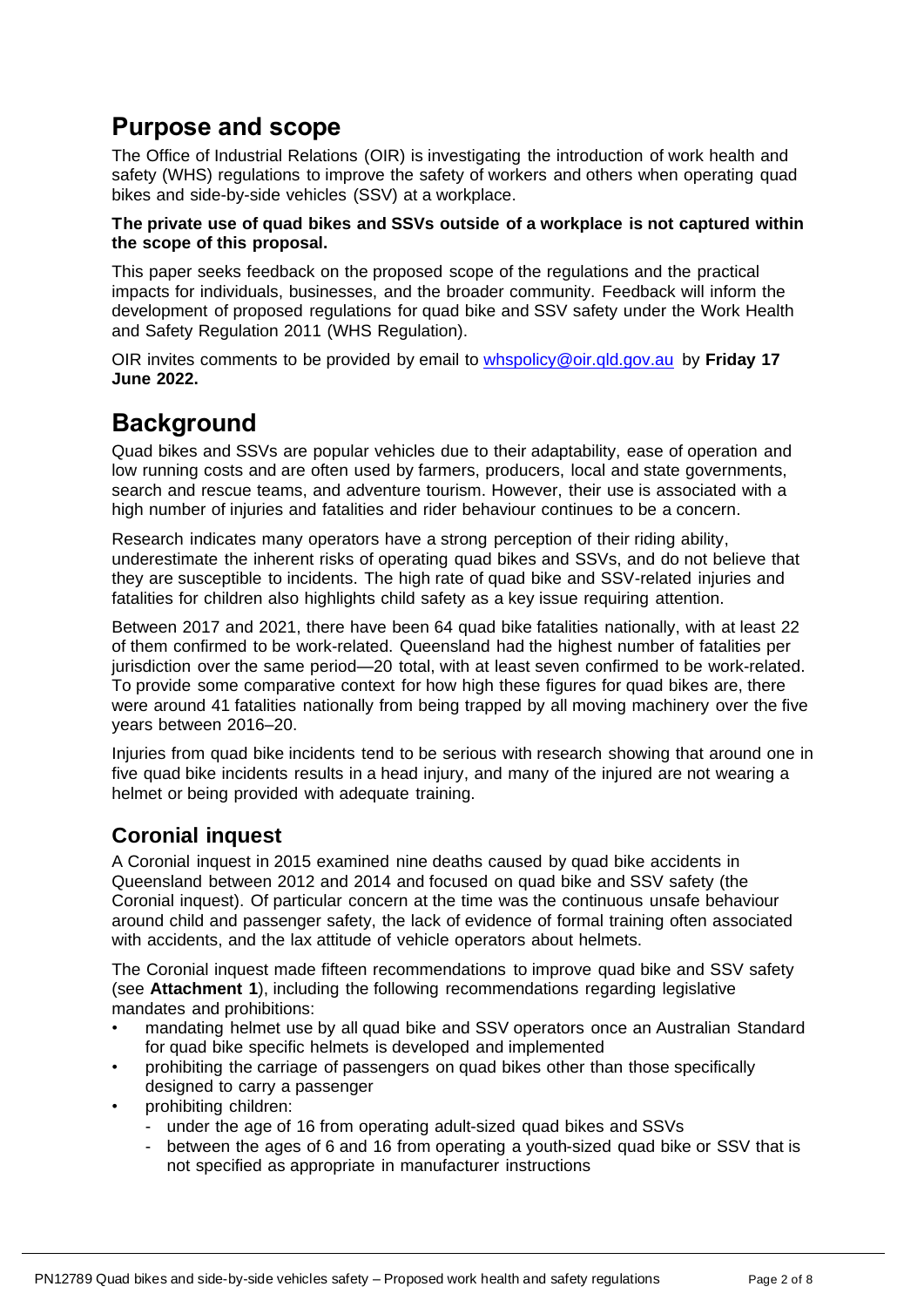- under the age of seven from being carried as passengers on adult-sized SSVs, as well as any child that is unable to sit with their back against the seat, feet flat on the floor, and hands on handholds
- under the age of 16 from being carried as passengers on adult-sized quad bikes.
- mandating training for quad bike and SSV operators through certification or licensing, once an improved and standardised nationally accredited training package is developed.

Non-legislative recommendations included safety measures, such as safety public awareness campaigns, developing an Australian helmet safety standard, and subsidising training.

## **Efforts to address quad bike and SSV safety in Queensland**

Since the Coronial inquest, several initiatives, safety awareness campaigns and changes have been implemented in Queensland to influence rider behaviour and improve safety including:

- The *Transport Operations (Road Use Management – Road Rules) Regulation 2009*  (Road Rules) was amended in 2017 to mandate helmet use for riders and passengers and prescribe passenger minimum age for these types of vehicles on public roads, which aligned these safety requirements with the existing rules for similar vehicles such as motor bikes.
- Regular targeted running of the *'Ride Ready'* quad bike safety campaign which focused on training, wearing helmets, not allowing children on adult-sized quad bikes and other important skill and safety messages.
- Thousands of mail outs with quad bike safety information and resources provided to quad bike dealers, registered training organisations, agricultural colleges, schools, community groups and farmers across Queensland.
- Promotion of quad bike safety at agricultural field days, events, industry forums and workshops, and through social media platforms.
- The introduction of the *Consumer Goods (Quad Bikes) Safety Standard 2019* (Quad bike Safety Standard), which places additional requirements on protective devices and design on quad bikes. The final stage of the Safety standard came into effect in October 2021.
- Participation in updating the national model *Managing the risks of plant in the workplace* Code of Practice to incorporate further information in relation to the new Quad bike Safety Standard.

The Coronial inquest recommendations for mandatory regulation was similarly recommended by Coroners in New South Wales and Tasmania. As national agreement on regulations has not been reached, the development of Queensland-specific WHS regulations for quad bikes and SSVs is being pursued in its place.

## **Current regulatory environment in Queensland**

The relevant legislation that currently applies to quad bike and SSV use in Queensland workplaces includes:

#### **Road rules and registration**

The *Transport Operations (Road Use Management) Act 1995* allows conditional registration for some road access for quad bikes and SSVs. Additionally, when used on public roads, the *Transport Operations (Road Use Management – Road Rules) Regulation 2009* and *Transport Operations (Road Use Management—Driver Licensing) Regulation 2021* set out requirements such as licensing minimum age, mandated passenger minimum age, helmet use, and a requirement to wear seatbelts in SSVs (if seatbelts are installed). These regulations do not apply when using quad bikes and SSVs where there are no public roads.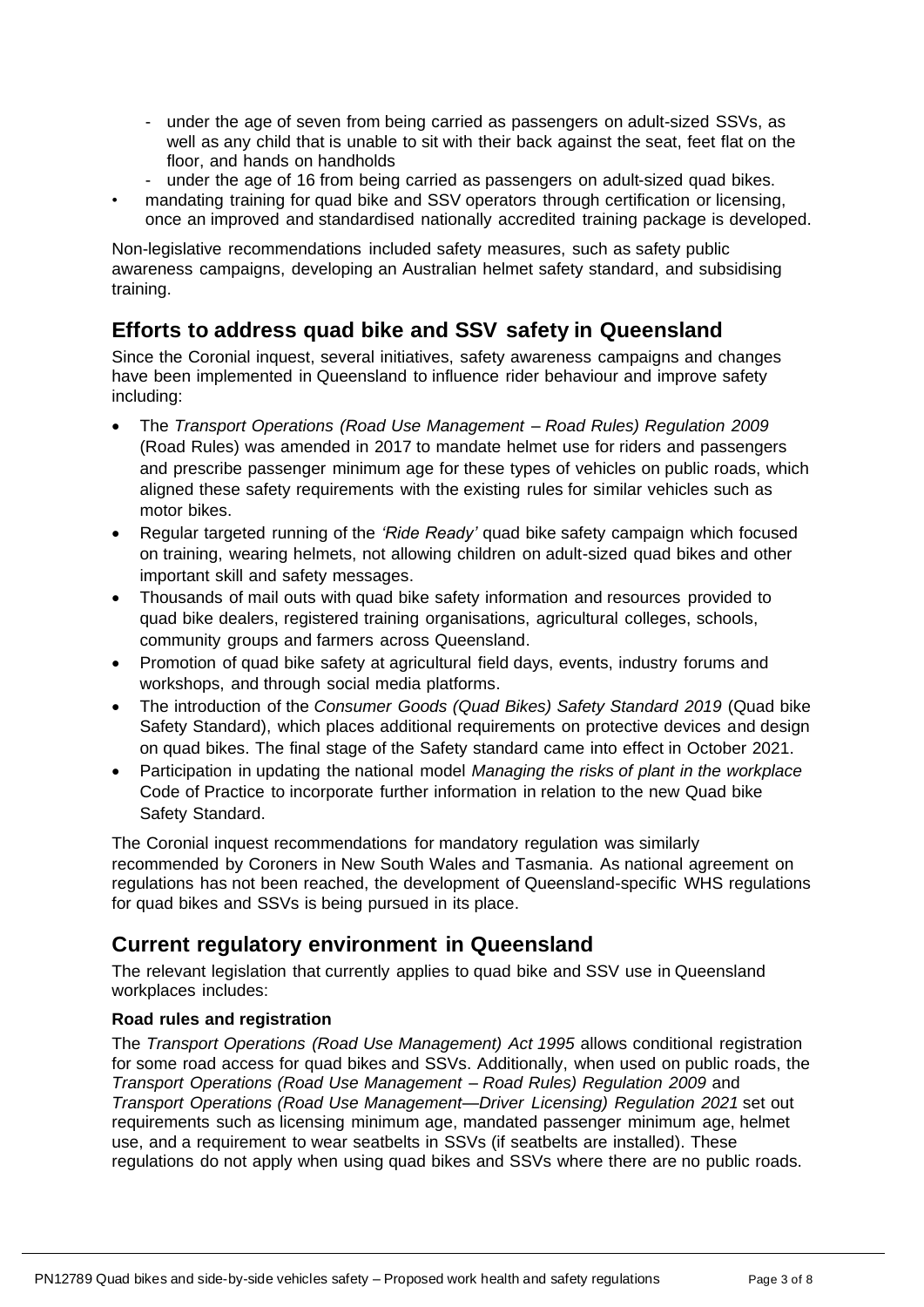#### **Australian Consumer law and Fair Trading**

The Australian consumer product safety framework is underpinned by the Australian Consumer Law. Product safety regulation in Queensland is a shared responsibility between Australian Competition and Consumer Commission (ACCC) and the Queensland Office of Fair Trading (OFT). The ACCC's role is to identify and address the risk of serious injury and death from safety hazards in consumer products. This includes mandatory safety standards overseen by the ACCC for consumer goods, including new quad bikes, which impose certain requirements to prevent or reduce a risk of injury. The OFT works in collaboration with the ACCC to ensure that consumer products are safe for supply.

#### **Work health and safety**

Section 19 of the *Work Health and Safety Act 2011* (WHS Act) requires a person conducting a business or undertaking (PCBU) to ensure, so far as is reasonably practicable, the health and safety of workers and other persons while at work. This includes the provision and maintenance of safe plant, and the provision of information, training, instruction and supervision.

Sections 44–47 of the WHS Regulation require PCBUs to provide personal protective equipment (PPE) to workers where PPE is selected as a control measure to minimise risk to health and safety (section 44). Workers and other people have a duty to use/wear the PPE (sections 46–47). While helmets can be captured within these requirements, helmet use is not specifically mandated.

Under section 203 of the WHS Regulation, a person with management or control (PMC) of plant at a workplace is required to manage risks to health and safety. This includes managing the risk of powered mobile plant overturning, things falling on the operator, the operators being ejected from the plant, and the plant colliding with any person or thing (section 214). It also includes the implementation of specific control measures under section 215 of the WHS regulation in relation to operator protective devices.

The *Rural Plant Code of Practice 2004* also provides guidance on quad bikes, such as purchase considerations, risk assessment and control measure selection.

While these general WHS laws extend to quad bike and SSV rider and passenger protection in workplaces, they do not explicitly mandate helmet use and training, nor prohibit children using adult-size quad bikes and being carried as passengers in workplaces.

# **Proposed WHS Regulations for quad bikes and SSVs**

In lieu of a national approach to strengthening WHS regulations for quad bike and SSVs safety in workplaces, OIR is proposing to introduce regulations in the WHS Regulation to implement the recommendations of the Coronial inquest and to align with Queensland road rule requirements.

It is proposed that regulations are implemented in a two-phase approach, as listed below. The first phase will primarily focus on relatively straightforward safety improvements like helmet, minimum age and safety requirements for the operation of quad bikes and SSVs in the workplace. The second phase will focus on the introduction of training requirements for the safe and competent operation of quad bikes in the workplace, which requires broader assessment of issues such as training requirements in different work contexts.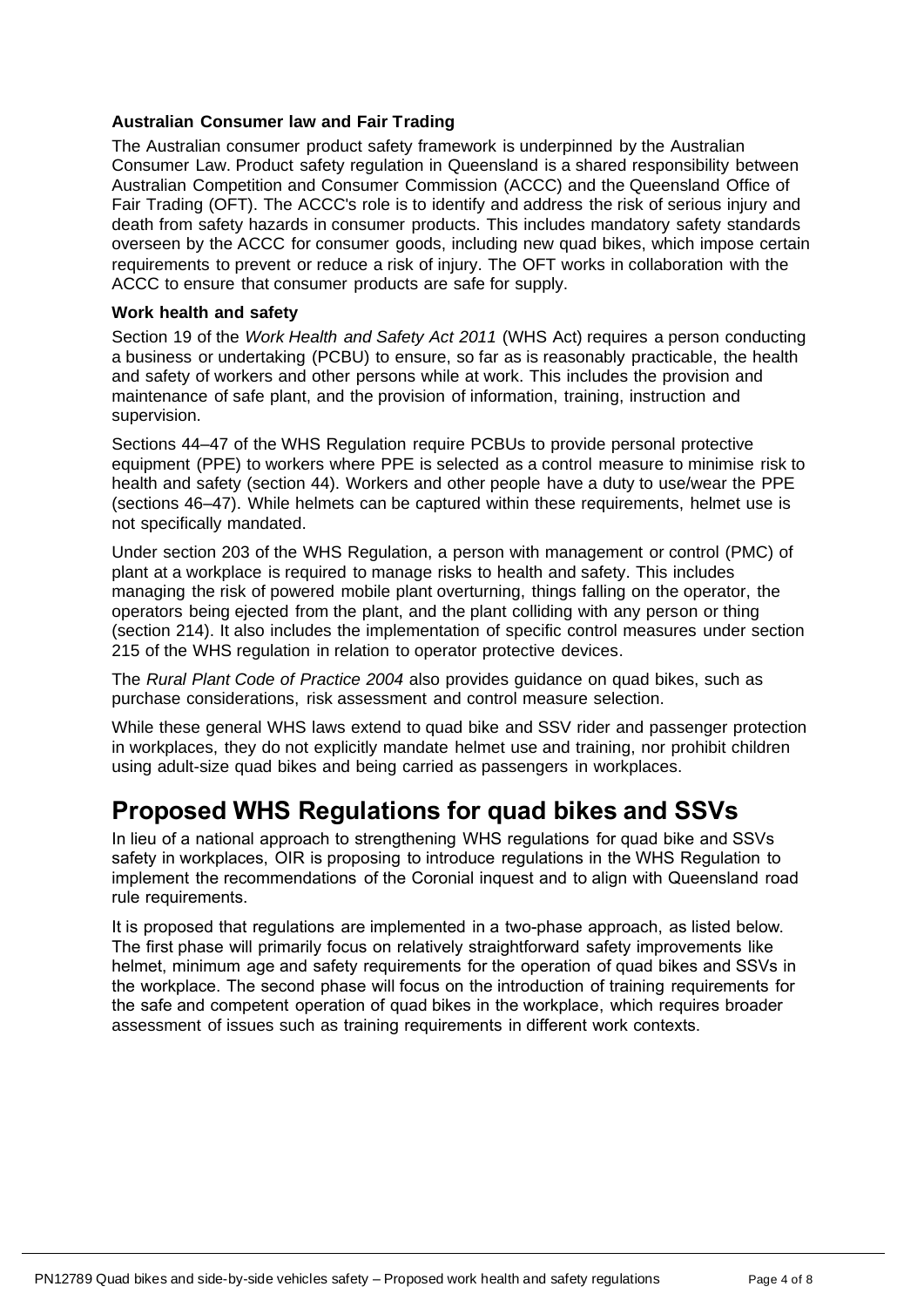### **Phase 1 regulatory changes**

#### **Quad bikes in workplaces:**

- any person operating or being a passenger on a quad bike must wear a helmet compliant with relevant safety standards
- any person operating a quad bike must be at least 16 years of age, or the minimum age recommended by manufacturers
- a quad bike is not used to carry a passenger, unless it is designed to carry a passenger, and the passenger is at least 16 years of age, or the minimum age recommended by the manufacturer.

#### **SSVs in workplaces:**

- any person operating or being a passenger in an SSV must wear a helmet compliant with relevant safety standards
- any person operating an SSV must be at least 16 years of age, or the minimum age recommended by manufacturers
- an SSV is not used to carry a passenger unless the passenger is at least 8 years of age, the passenger's feet can be placed flat on the floor while seated, and the passenger can hold the vehicle's handrail while seated (if the vehicle has handrails installed)
- any person operating or being a passenger of an SSV wears a seatbelt, if seat belts are fitted.

#### **Phase 2 regulatory changes for consideration**

• For both quad bikes and SSVs, a worker and other relevant persons operating a vehicle must be appropriately trained to ensure it is operated safely and competently.

## **Issues for consideration**

To inform development of the proposed regulations, OIR is seeking public views on the scope and application of the regulations. This includes views on safety benefits, cost impacts, and application of the regulations to the broader use of quad bikes in workplaces (including use outside of the rural sector).

### **Helmets**

The Coronial inquest noted that head injuries are a cause of a third of quad bike deaths, and in more than 80 per cent of these cases, the victims were not wearing a helmet. In SSVs, it is widely recognized by manufacturers and many WHS regulators that helmets can prevent head injuries.

The Coronial inquest recommended mandating helmet for quad bikes and SSV use in Queensland, once a specific Australian Standard for quad bike helmets is introduced. Since the inquest, the recognition of the United Nations Economic Commission for Europe *Standard No. 22.05 Motorcycle Helmet Safety Standard (*UNECE 22.05*)* by all Australian road safety jurisdictions has negated the need for an Australian Standard.

All WHS regulators recommend wearing a helmet when operating quad bikes and SSVs at a workplace, with most regulators endorsing the UNECE 22.05 and *AS/NZS 1698–2006 Protective helmets for vehicle users* (AS/NZ1698) Standards (which as are also prescribed in Queensland's Road Rules). OIR is proposing to mandate the use helmets on quad bikes and SSVs that are compliant with UNECE 22.05 and AS/NZS 1698–2006.

Research conducted in February 2022 indicated the cost of purchasing a compliant helmet can range from \$130 to \$200. Examples include, the Thor Hallman McCoy open face helmet (UNECE 22.05 compliant, \$129), Nitro X582 Tribute (UNECE 22.05 compliant, \$139) and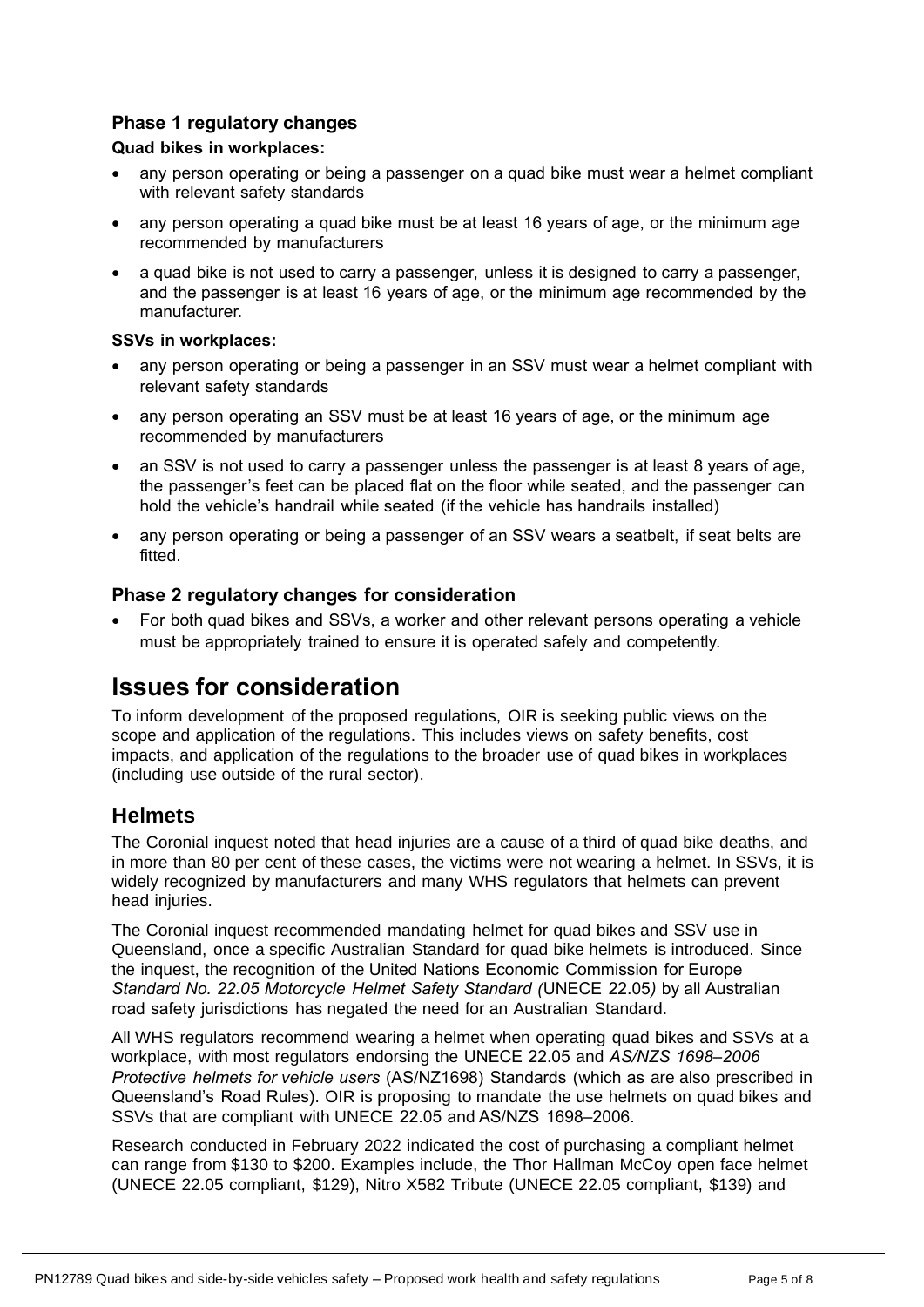M2R Custom FG Open Face Helmet (AS/NZS1698 compliant, \$180). There were numerous retailers supplying compliant helmets such as BikeBiz, Cyclecraft, Noosa Scooter Style, MotorCycles, Nitro Rider, MX Store, and Scooter Central.

OIR is seeking public views on the proposal to mandate helmet use on quad bike and SSVs compliant with UNECE 22.05 and AS/NZS 1698–2006*.* Views on other standards, such as the *NZS 8600:2002 – All-terrain vehicle helmets* are also invited, noting that WorkSafe Victoria and SafeWork NSW accept NZS 8600:2002 helmets in speeds under 30 km/h. When considering the viability of this standard, consideration should be given to controls which limit the speed of vehicles to ensure safe work practices.

#### **Questions:**

- 1. Do you support the proposal to mandate the use of helmets compliant with UNECE 22.05 and AS/NZS 1698–2006 standards? Are there any other standards that should be considered?
- 2. In your experience, do businesses already use compliant helmets and to what extent?
- 3. Do you anticipate any barriers to complying?
- 4. Any other comments relevant to this proposal?

## **Operators and passenger safety— age and design restrictions for vehicles**

As found in the Coronial inquest, it is widely accepted that it is not appropriate for children under 16 to operate adult size quad bikes and SSVs, and that carriage of passengers on quad bikes designed for single operators is unsafe.

Findings in the Coronial inquest state that over 17 per cent of all quad bike deaths were children under the age of 16 years, either as operators or passengers. The majority of deaths were caused by either operating an adult size quad bike, or a quad bike that was too big for their age category. In terms of quad bike passenger accidents, many occurred where quad bikes clearly designed for single operator were carrying passengers.

All quad bikes and SSVs have age and passenger categories developed by manufacturers, who are required to comply with Australian Consumer and Safety laws. Quad bikes are usually categorized by manufacturers as 6+, 10+, 12+, 14+ or 16+. The vast majority of quad bikes in Australia are designed for single operators with labels and manuals warning against passengers on bikes designed for one operator. SSVs also have adult and youth size categories.

To improve the safety of operators and passengers of quad bikes and SSVs, it is proposed to introduce the following requirements:

- **Operators**:
	- Minimum age of operators of quad bikes and SSVs to 16, or the minimum age recommended by manufacturers.
- **Passengers**:
	- A *quad bike* is not used to carry a passenger, unless it is designed to carry a passenger, and the passenger is at least 16 years.
	- An *SSV* is not used to carry a passenger unless the passenger is at least eight years of age, the passenger is wearing a seatbelt and a compliant helmet, the passenger's feet can be placed flat on the floor of the SSV (while seated), and the passenger can (while seated) hold the vehicle's handrail (if any).

Given that Section 4 of the *Child Employment Regulation 2016* generally prohibits the employment of children below 13, OIR anticipates that the proposed regulations would only affect a small cohort of workers between 13 and 16 years.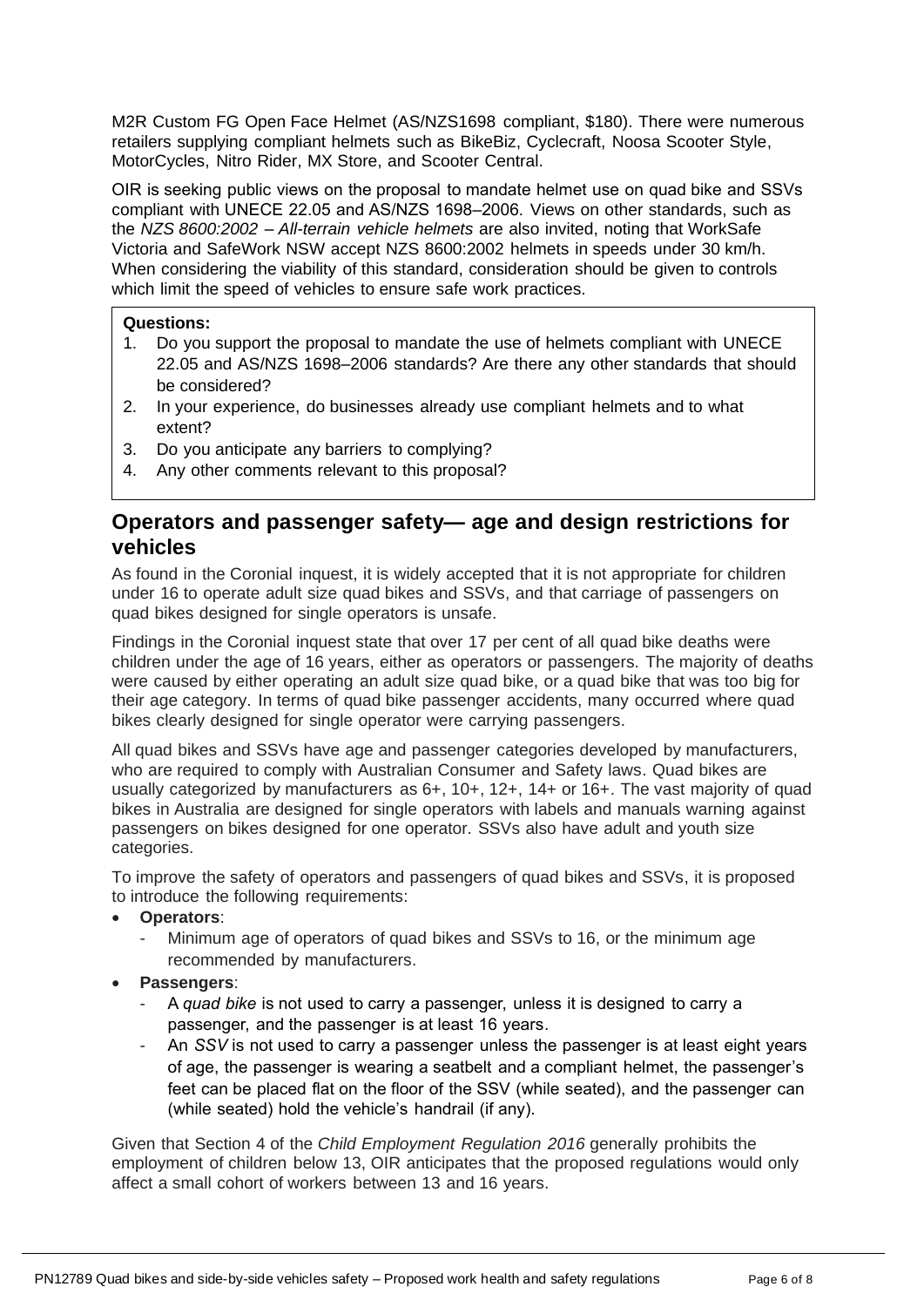OIR is seeking public views on how the introduction of these operator and passenger restrictions would affect their workplaces.

#### **Questions:**

- 5. Are there any unintended impacts anticipated from the proposed age and design restrictions (setting a minimum age for quad bike operators/passengers; and, for SSVs, a minimum operator age, minimum passenger age/height requirements, and seat belt requirements)?
- 6. Do you anticipate any barriers to compliance with the proposed regulations?
- 7. Are there any other comments relevant to this proposal?

#### **SSV seat belts**

There is increasing evidence that SSV seat belts can reduce the likelihood or severities of crush injuries. This was evident in two Queensland fatalities in 2021, where operators suffered fatal crush injuries when the SSVs rolled over and they were not wearing seatbelts and were ejected from their seats.

Wearing properly fitted seatbelts reduces the risk of ejection from the operator or passenger seat of an SSV. It also provides additional safety where sudden stops, rollovers and collisions with fixed objects occur (such as trees).

Longstanding Road Rules already require that seatbelts are worn, where vehicles such as SSVs have them installed. To further encourage safe behaviour when using SSVs, OIR is proposing to adopt this rule in WHS regulation and mandate the use of seat belts in SSVs, where a vehicle has seat belts installed.

#### **Questions:**

- 8. Do you anticipate any barriers to compliance with the proposed regulations?
- 9. Are there any other comments relevant to this proposal?

## **Training**

The findings of the Coronial inquest highlighted the need for improved nationally recognised training courses and recommended introducing legislation for training once these improvements have been implemented. The mandating of training is being actively considered but not progressed at this stage, as it is a more complex regulation and requires further research.

Since the Coronial inquest findings were handed down, the national quad bike and SSV training courses were updated and the new courses - *Operate quad bikes (AHCMOM217)*  and *Operate side by side utility vehicles (AHCMOM216)* came into place in December 2018. All WHS regulators recommend some form of quad bike and SSV training, and many actively encourage completing *AHCMOM217* and *AHCMOM216* courses.

These courses are aimed at providing workers with the skills and knowledge to safely operate quad bikes and SSVs. They cover safety content such as identifying hazards and risks, implementing safe working practices to manage risks, appropriate personal protective equipment, identifying dangerous terrain, and effective riding techniques. More information on the course competencies is available at:

- *[training.gov.au/Training/Details/AHCMOM217](https://training.gov.au/Training/Details/AHCMOM217)*
- *[training.gov.au/Training/Details/AHCMOM216.](https://training.gov.au/Training/Details/AHCMOM216)*

Across Queensland there are at least 25 registered training organisations (RTOs) offering these courses at a cost of around \$585 plus GST per person, with a duration ranging between half-a-day to one day. The courses are conducted across Queensland with some RTOs, such as the Australian 4WD Driver Education offering training on site.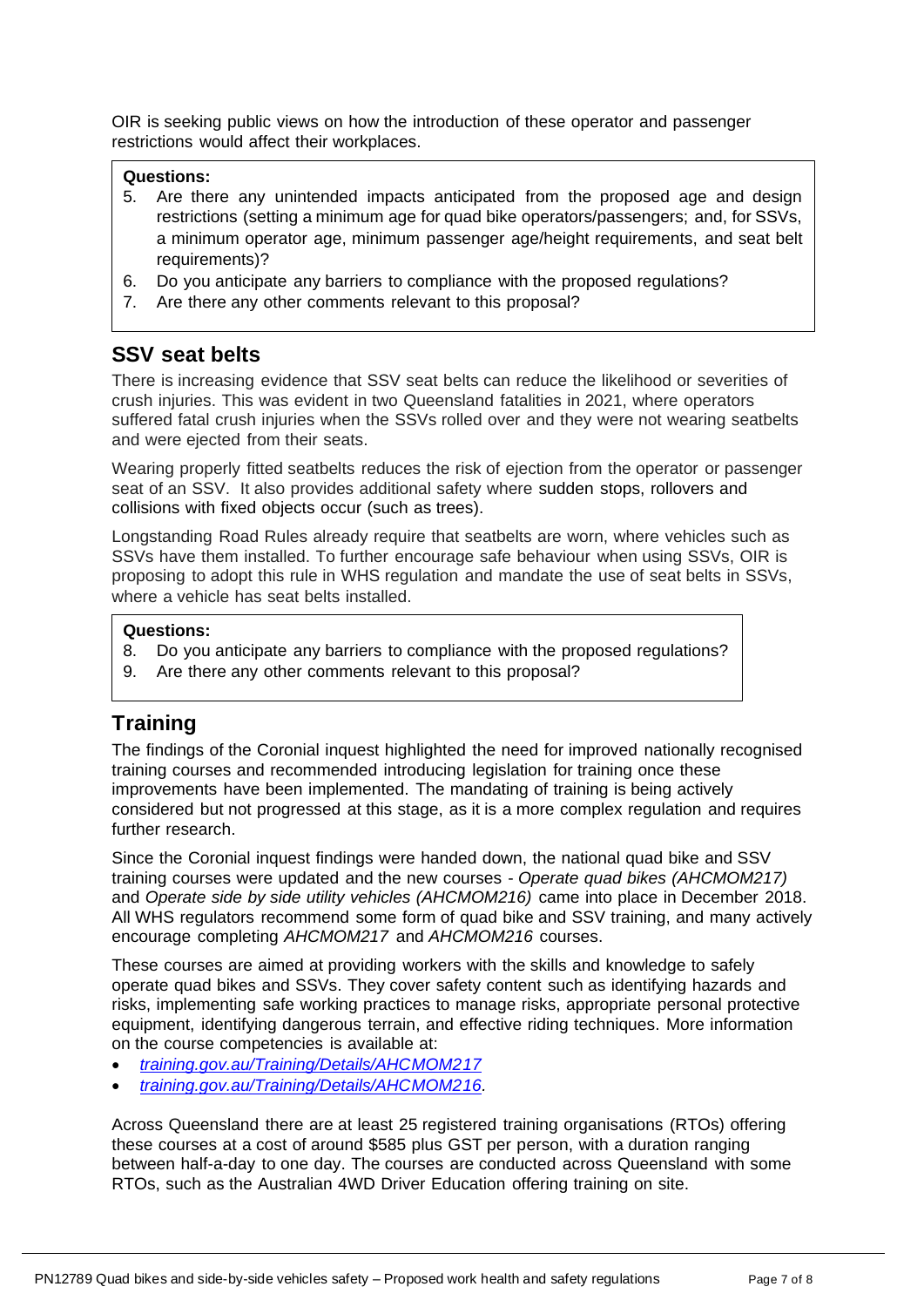OIR is seeking views on requiring (rather than merely encouraging) training for quad bikes and SSVs users in workplaces. This includes views on whether *AHCMOM217* and *AHCMOM216* cover the appropriate competencies, skills and knowledge required to safely operate these vehicles.

#### **Targeting training requirements to different users**

OIR is also investigating whether the training requirements should be targeted to different types of workplaces. For example, the *AHCMOM217 and AHCMOM216* courses may be appropriate for workers who undertake complex quad bike/SSV operations. Farm workers are an obvious category of worker to whom these training requirements may be beneficial.

Other forms of work, such as the tourism-related jobs involving quad bikes and SSVs, or workers undertaking simple riding tasks, may also require training, but to a less advanced degree. Providing targeted training courses that cover minimum competency requirements may be sufficient for these types of users.

#### **Questions:**

- 10. Do you use formal quad bike and SSV training? If so, what was the training, and what was your experience with it?
- 11. What are your views on the AHCMOM217 and AHCMOM216 courses? What types of workers would benefit from these courses?
- 12. Are there other types of training suitable for workers or persons who use these vehicles in the workplace?
- 13. Do you anticipate any barriers to compliance with mandated training? If so, what are they? How could these barriers be overcome?
- 14. Are there any other comments relevant to this proposal?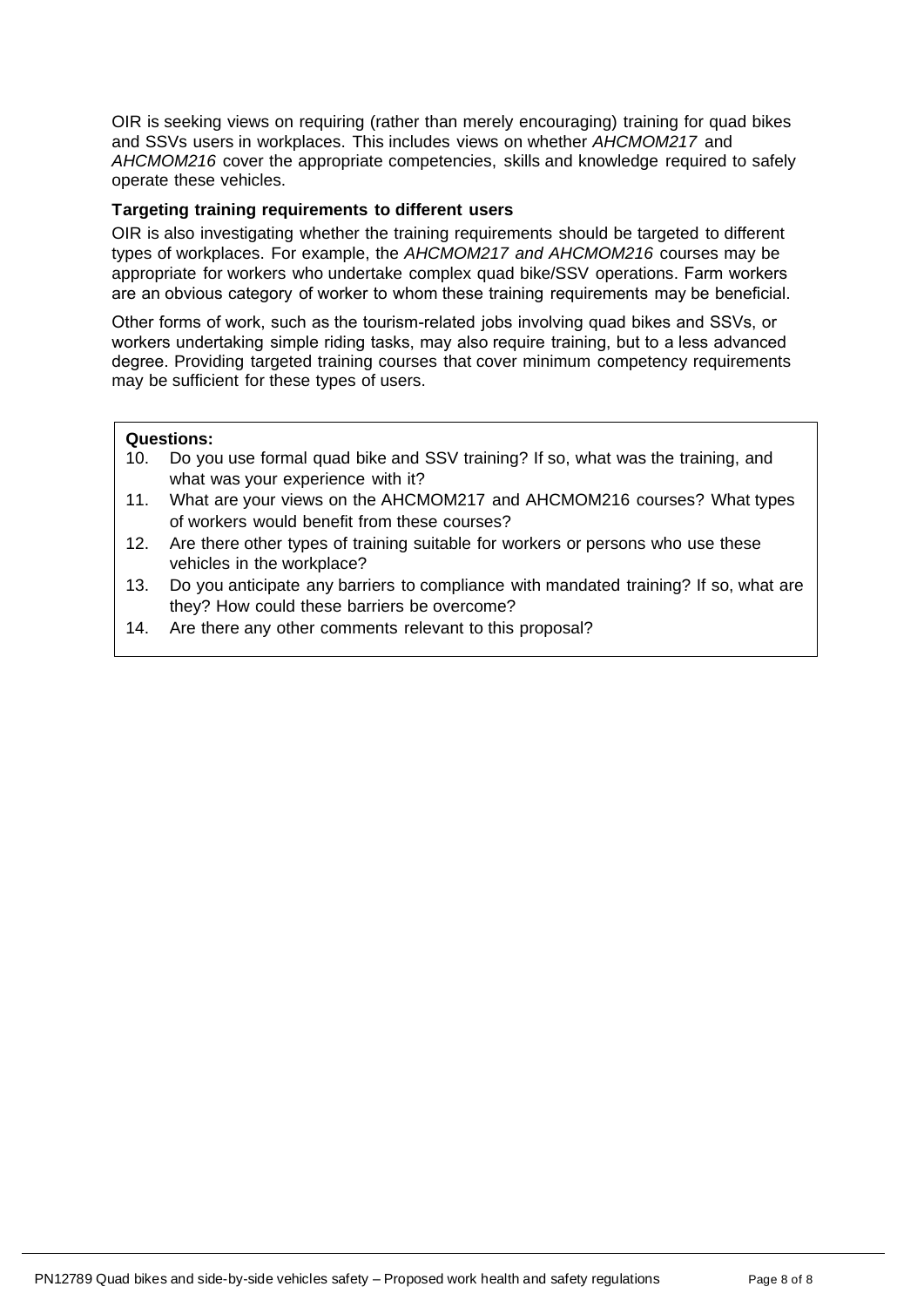# Attachment 1: 2015 Coronial Inquest into nine deaths caused by quad bike accidents - List of recommendations

## Recommendation 1

It is recommended that Safe Work Australia, the Federal Chamber of Automotive Industries, and the Australian Quad Distributors Association work with AgriFood Skills Australia to develop an improved and standardised quad bike and side by side vehicle nationally accredited training package.

It is suggested that the starting point would be to adopt the 'off the shelf' Speciality Vehicle Institute of America's training packages already in existence, with additional components that focus on particular work environments in Australia.

## Recommendation 2

It is recommended that once an improved nationally accredited quad bike training package is developed, the Queensland Government:

- a) introduce legislation to mandate the completion of the nationally accredited training by all quad bike riders and side by side vehicle drivers, through a certification or licensing scheme. The scheme should investigate whether it is appropriate to provide some more limited standard of training for casual users, for example, in quad bike tourism operations operating in a controlled environment.
- b) subsidise the training, including subsidising Registered Training Organisations, to provide the training to remote areas in Queensland to decrease participation barriers; and
- c) launch an ongoing public awareness campaign about the importance of quad bike and side by side vehicle training in reducing serious injury and deaths.

It is suggested that the Speciality Vehicle Institute of America's model legislation be considered as a starting point for the legislative regime.

### Recommendation 3

It is recommended that Safe Work Australia, the Federal Chamber of Automotive Industries and the Australian Quad Distributors Association initiate the process of introducing an Australian Standard for quad bike specific helmets to meet the needs of the agricultural community.

It is suggested that the New Zealand standard entitled 'All-Terrain Vehicle Helmets' (NZS 8600:2002) be considered for adoption after further investigation is completed as to its appropriateness. The standard should provide that competitive recreational riders and road users must still wear helmets that comply with the Australian Standard for motorcycle helmets (AS 1698), or other similar international Standards.

## Recommendation 4

It is recommended that the Queensland Government direct the Queensland Department of Transport of Main Roads to amend their 'Guideline' relating to conditional registration for quad bike and side by side vehicle operation on roads and road related areas, to include mandatory helmet use. For road usage, helmets should comply with the Australian Standard for motorcycle helmets (AS 1698) or other similar international standards.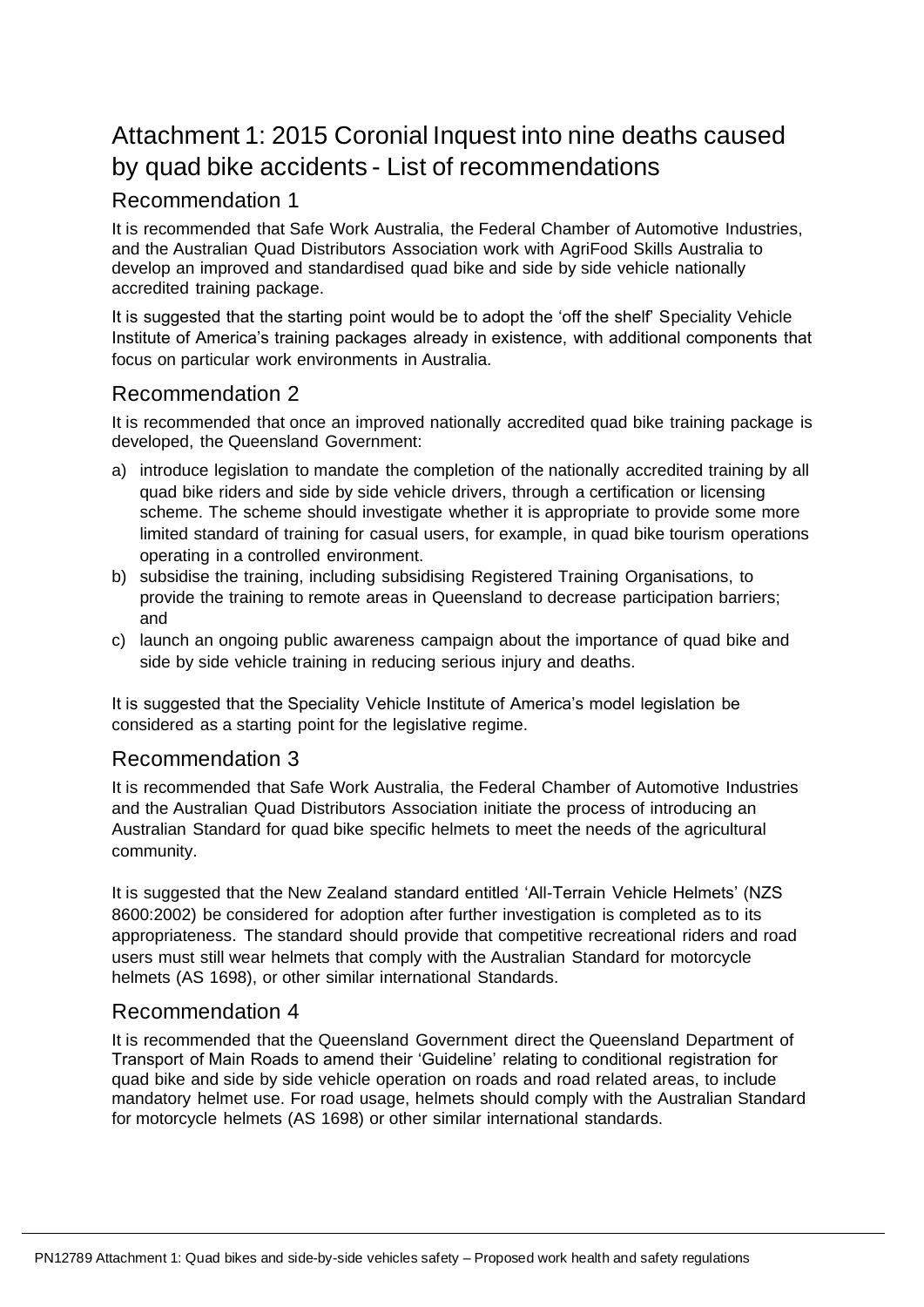Once an Australian Standard for quad bike specific helmets is implemented, it is recommended that the Queensland Government:

- a) introduce legislation to mandate the wearing of helmets (which comply with the Australian standard) by all quad bike and side by side vehicle operators in Queensland;
- b) launch an ongoing public awareness campaign about the importance of wearing helmets on quad bikes and side by side vehicles in preventing death and serious injury.

It is suggested that the Specialty Vehicle Institute of America's model helmet legislation be considered as a starting point for the legislative regime.

### Recommendation 5

Noting that children between 6–16 are permitted to operate 'youth sized' quad bikes and side by side vehicles, according to the manufacturer's age recommendation for a particular vehicle, it is recommended that the Queensland Government introduce legislation to:

- a) prohibit children under the age of 16 from operating adult sized quad bikes and side by side vehicles;
- b) prohibit children between the ages of 6 and 16 from operating a youth sized quad bike or side by side vehicle, that is not specified to be appropriate according to the manufacturer's age recommendation for that particular vehicle;
- c) prohibit children under the age of 7 from being carried as passengers on adult-sized side by side vehicles, as well as any child of whatever age if they are unable to sit with their back against the seat, feet flat on the floor and floor rests, and hands on handholds; and
- d) prohibit children under the age of 16 from being carried as passengers on adult-sized sitastride quad bikes.

It is suggested that the Specialty Vehicle Institute of America's age-based model legislation be considered as a starting point for the legislative regime.

It is recommended that the Queensland Government support the introduction of the legislation with an ongoing public awareness campaign about the dangers of parents and guardians allowing children to ride adult sized vehicles and 'youth sized' vehicles that are inappropriate for the age of the relevant child.

### Recommendation 6

It is recommended that the Queensland Government:

- a) introduce legislation to prohibit carriage of passengers on quad bikes other than those specifically designed to carry an operator and a passenger; and
- b) launch an ongoing public awareness campaign about the importance of only carrying passengers on quad bikes and side by side vehicles that are designed to carry a passenger (to reduce the chance of loss of control and roll over) and to highlight the importance of carrying age-appropriate passengers in accordance with the manufacturer's recommendations on vehicles that are designed to do so.

It is suggested that the Specialty Vehicle Institute of America's age-based model legislation be considered as a starting point for the legislative regime.

#### Recommendation 7

It is recommended that Safe Work Australia manage or oversee the development of an Australian Standard, or the like, for crush protection devices fitted on sit-astride quad bikes in Australian workplaces.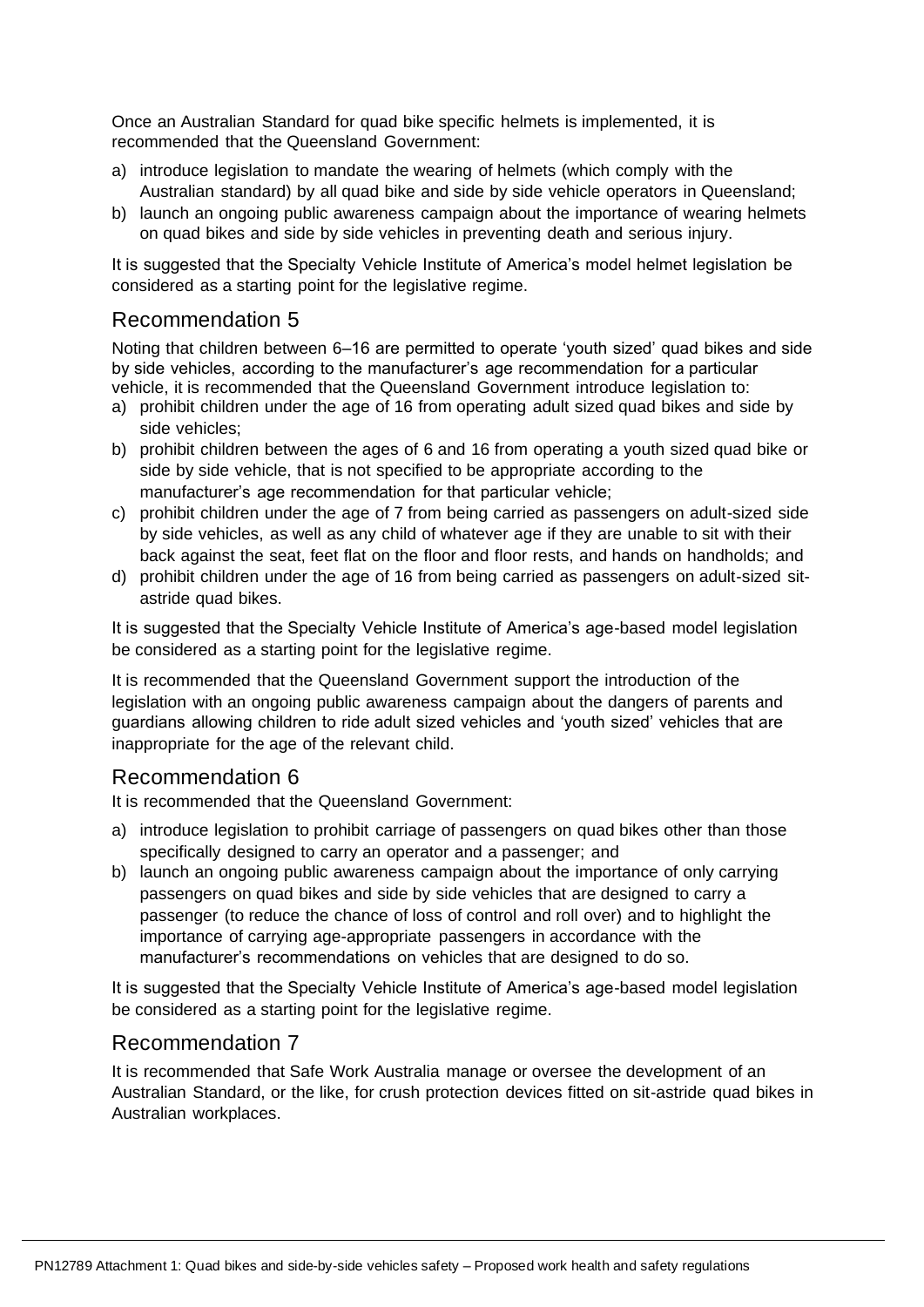## Recommendation 8

It is recommended that Safe Work Australia and the manufacturers of the Quadbar and Lifeguard:

- a) fund an independent survey study of all persons who currently use the Quadbar and Lifeguard crush protection devices to obtain 'real world' feedback regarding their effectiveness. (The study could also potentially be expanded to consider the estimated 10 per cent of the New Zealand quad bike population who are believed to be utilising crush protection devices)
- b) develop guidance for workplaces to assist them in conducting a more informed risk assessment as to whether a crush protection device is appropriate for their situation.

### Recommendation 9

It is recommended that the manufacturers of the Quadbar and Lifeguard crush protection devices provide their customers with written guidance about what to do in the event of a roll over where their crush protection device is fitted.

## Recommendation 10

It is recommended that the Federal Chamber of Automotive Industries and the Australian Quad Distributors Association initiate the process of developing an Australian Standard through Standards Australia, in consultation with relevant stakeholders, for the design, manufacture, import and supply of quad bikes and side by side vehicles to Australia.

It is suggested that the Australian Standard should be based on the US Standard.

### Recommendation 11

It is recommended that Safe Work Australia consider whether a different safety standard is required for workplace and on-road quad bikes. If so, it is recommended that Safe Work Australia initiate the process of either an Australian Standard, or a Vehicle Standards Bulletin, in consultation with the industry and other relevant stakeholders.

### Recommendation 12

It is recommended that Safe Work Australia, and each of the state and territory work health and safety authorities contribute to the development of a quad bike and side by side vehicle star rating program, given that the program is focused predominantly on reducing serious injuries and deaths in the workplace.

The University of New South Wales Transport and Road Safety Research team's proposed quad bike and side by side star rating program should be considered as a good start for consideration of the program so long as it is ensured that it is evidence based (in consultation with the industry).

### Recommendation 13

It is recommended that the Australasian New Car Assessment Program further develop and administer the star rating system once it has been established.

### Recommendation 14

It is recommended that the Queensland Police Service:

a) introduce a standardised investigation template for all quad bike and side by side vehicle related fatalities, to supplement existing reporting to the Coroner. This should be developed through consultation with the Federal Chamber of Automotive Industries, the University of New South Wales Transport and Road Safety Research team and the Office of State Coroner;